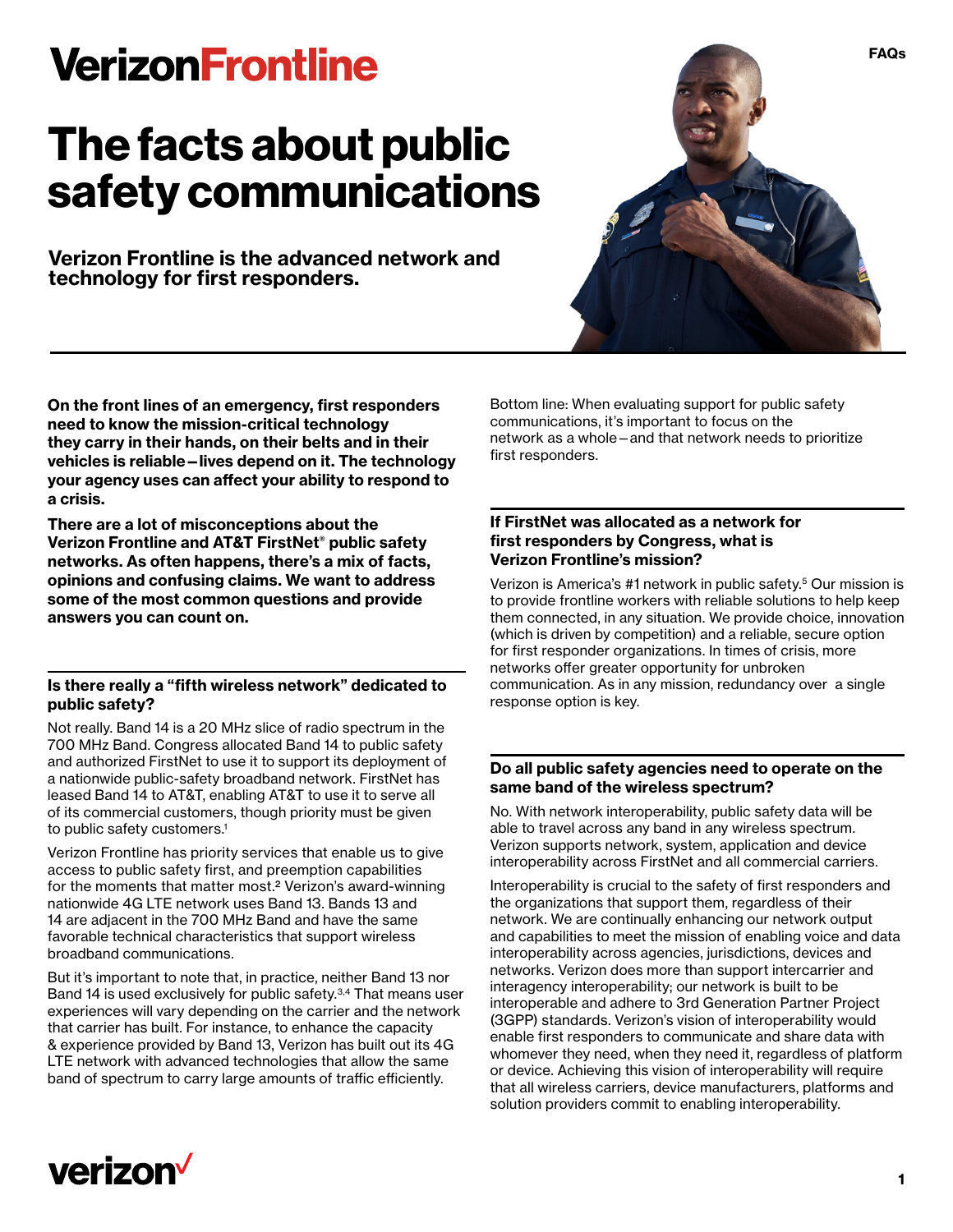# **Does it create a bigger security risk to allow public safety traffic to interoperate with other wireless networks?**

Not necessarily. Network security is a top concern for network providers, and it's up to each provider to build in security measures that help protect your voice and data communications. For example, our Private Network service lets you bypass the conditions of the public network with a direct network connection for greater security and performance.

And our professional services teams, backed by years of security experience, help our customers identify and resolve security risks within their network infrastructure.

# **AT&T claims that its FirstNet service is the only carrier to offer end-to-end encryption to secure data transmission. Is this accurate?**

It's an accurate description of how FirstNet works, but it's not the entire story. Data traveling on the AT&T FirstNet network is encrypted "tower to core." But true "end-to-end encryption" must include application layer encryption, not the network layer alone. As soon as that data is sent to another network (e.g., a server on the internet) it is no longer encrypted. Therefore, it is not true end-to-end encryption except in those limited scenarios in which all data transmission is on the FirstNet/ AT&T network.

Verizon understands the criticality of true end-to-end data security and can help organizations achieve that objective. As a recognized leader in both network and security services, Verizon offers a comprehensive security assessment that evaluates all aspects of an organization's security controls.

A key differentiator for Verizon is the research it conducts to understand the threats against specific industries and specific technologies. Verizon's expertise and insight gives its customers a head start on optimizing their security programs against the most likely threats. Two recent research reports from Verizon can help your customers better understand why we're a leader in security—and how we can help them improve their programs.

- Data Breach Investigations Report: [verizon.com/dbir](http://verizon.com/dbir)
- Mobile Security Index 2021 Public Safety Spotlight: [verizon.](http://verizon.com/business/resources/resources/reports/2021/2021-msi-public-safety.pdf) [com/business/resources/resources/reports/2021/2021](http://verizon.com/business/resources/resources/reports/2021/2021-msi-public-safety.pdf) [msi-public-safety.pdf](http://verizon.com/business/resources/resources/reports/2021/2021-msi-public-safety.pdf)

#### How does preemption work?

Verizon leverages preemption during temporary periods of peak demand and emergency situations to automatically reallocate network resources to designated users so they can stay connected during emergencies. In those rare times when the network is fully utilized, preemption automatically activates to provide these personnel with uninterrupted access to the network. It helps ensure that our public safety customers can continue to communicate with each other and do their jobs, even in times of high network use.

#### **How is Verizon working to improve the way public safety agencies operate in the future?**

Verizon is at the forefront of emergency response technology with 5G First Responder Labs, located in key cities around the country. As catalysts for innovative public safety solutions, the labs work alongside first responders to understand their needs and to source leading technology solutions from the global entrepreneurial community.

And with Verizon Frontline, we are bringing advanced network and technologies to address the challenges that public safety agencies and first responders face every day. Verizon Frontline is built on an intelligent platform. It recognizes first responders, preempting non-mission-critical actions to minimize data or network restrictions.

Additionally, through our Smart Communities and Safe Cities solutions and programs, we're partnering with local governments to help improve the services they provide to citizens. We're also developing wireless network innovations such as drone-deployed services—to expand coverage and provide network continuity following a disaster. And we'll continue to provide leading services as open and nonproprietary, which means your first responders can communicate with any other responders, and your agency can collaborate with other agencies.

#### **Does Verizon provide additional support during emergencies and other situations?**

Yes. The Verizon Response Team includes hundreds of people located nationwide to help provide coordinated action and support during natural disasters and emergencies—to both Verizon and non-Verizon customers. We've strategically placed assets, including our Mobile Command Centers, Cells on Wheels (COWs), Cells on Light Trucks (COLTs) and more, that are ready to deploy during planned special events, as well as during natural disasters and other emergencies. You can reach our Verizon Response Team at 800.981.9558.